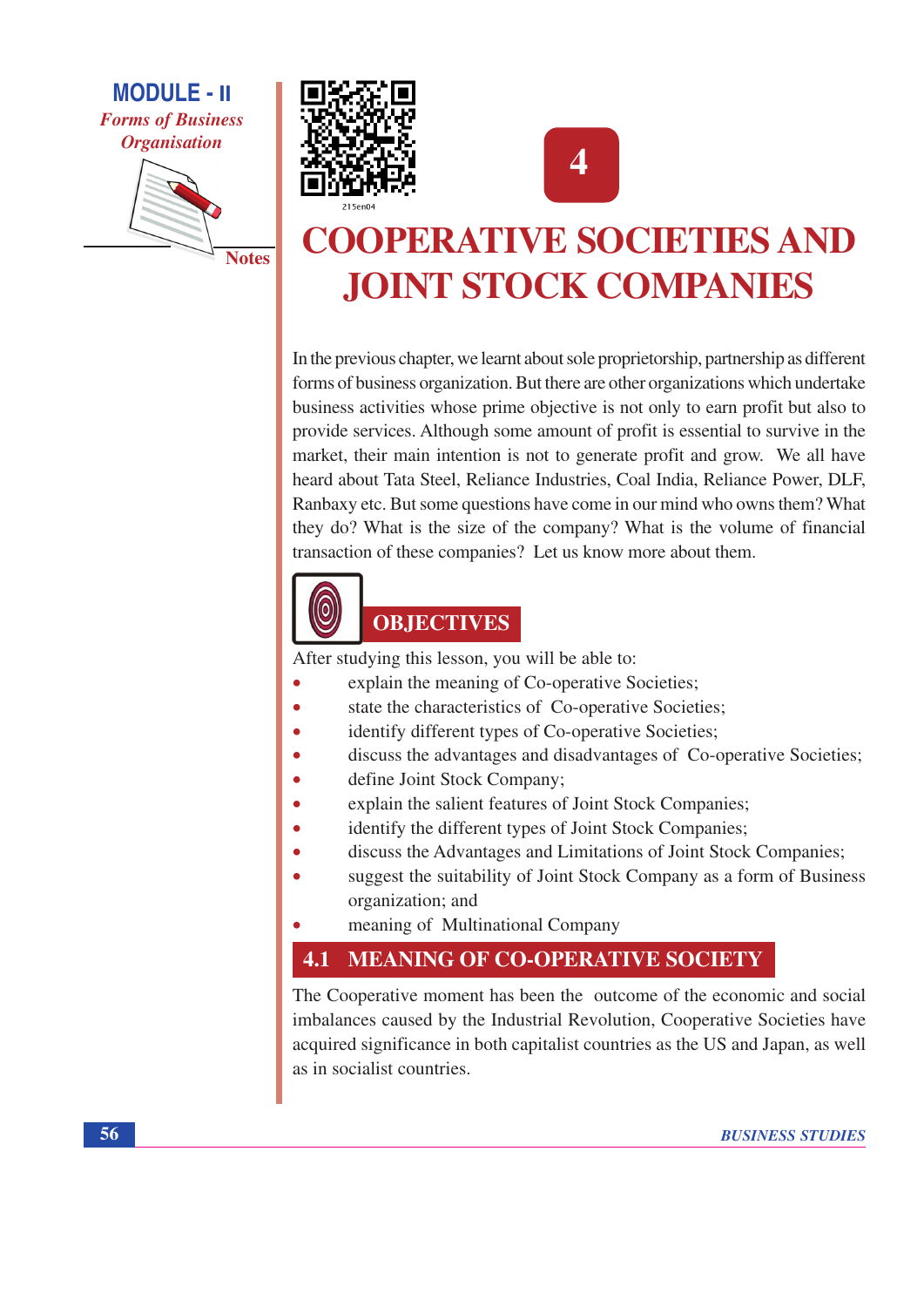The term co-operation is derived from the Latin word co-operari, where the word co means 'with' and *operari* means 'to work'. Thus, co-operation means



**Picture of Cooperative Society** 

working together. It means those who want to work together with some common economic objective can form a society which is termed as "co-operative society". It is a voluntary association of persons who work together to promote their economic interest. It works on the principle of self-help as well as mutual help. Nobody joins a cooperative society to earn profit.

People come forward as a group, pool their individual resources, utilize them in the best possible manner, and derive some common benefit out of it.

"Cooperation is a form of organization wherein persons voluntarily associate together as human beings, on a basis of equality, for the promotion of economic interests of themselves".

For example, if the students of a particular locality join hands to provide books of different standard and thus, form a co-operative society. Now they can buy books directly from the publishers and sell them to students at a cheaper price. Because they buy books directly from the publishers and thereby the middlemen's profit is eliminated. Do you think it would have been possible on the part of a single consumer to buy books directly from the publishers. Of course, not, this could only be possible through mutual cooperation only.

#### $4.2$ **CHARACTERISTICS OF CO-OPERATIVE SOCIETIES**

A co-operative society is a special type of business organization different from other forms of business organization you have learnt earlier. Let us discuss its characteristics

- $1<sub>1</sub>$ **Voluntary Association:** A Cooperative Society is a voluntary association of persons. A member can join the society as and when he likes, continue for as long as he likes, and leave the society at will.
- $\overline{2}$ . **Open Membership:** The membership of a Co-operative Society is open to all those who have a common interest. Membership is not restricted on the basis of caste, sex, colour or religion, but may be limited to the employees of a particular organisation.
- $3<sub>1</sub>$ **Separate Legal Entity:** A cooperative undertaking must seek registration under the Cooperative Societies Act, 1912, or under the relevant

## **MODULE - II Forms of Business Organisation**

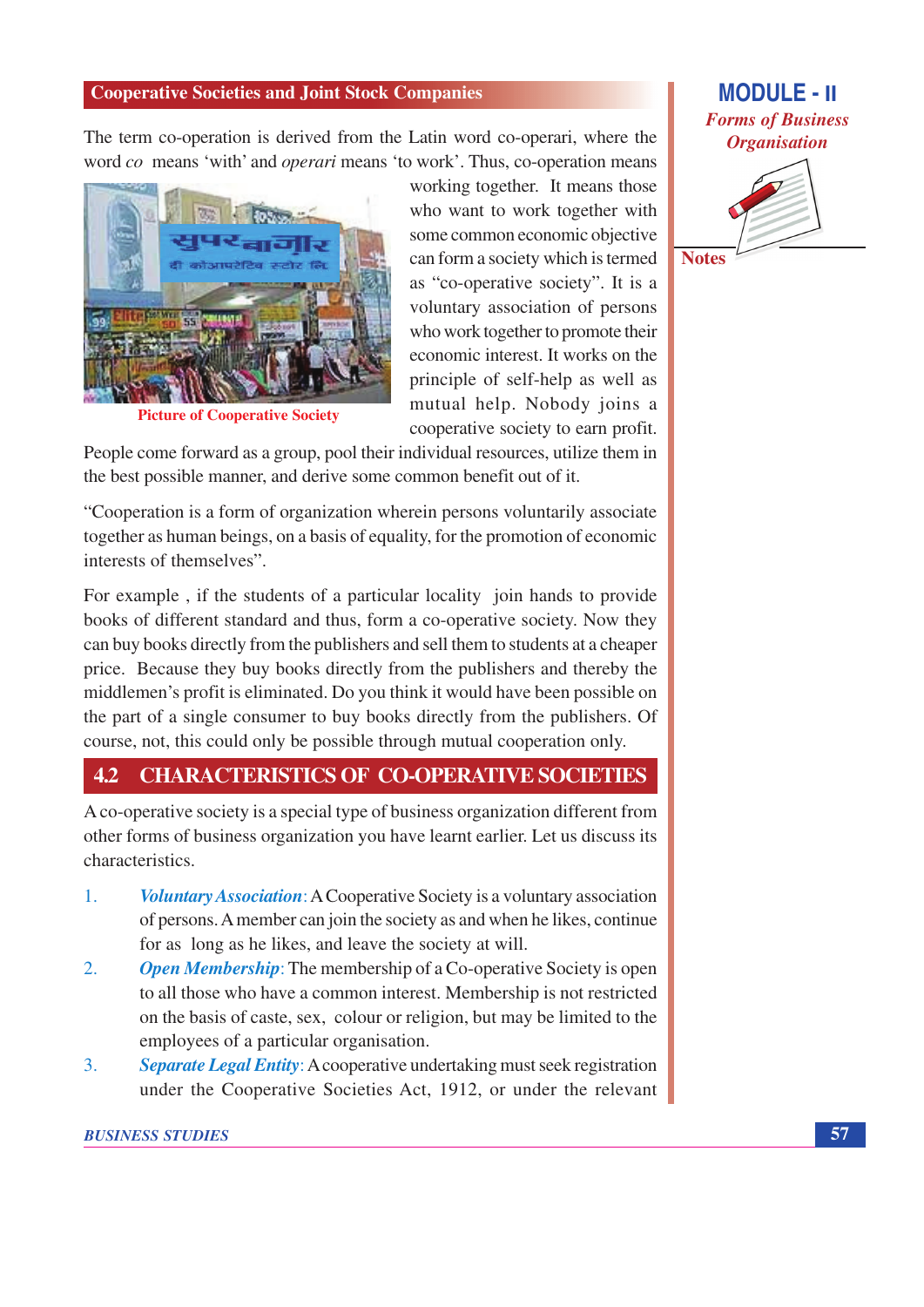**MODULE - II Forms of Business Organisation** 



**Notes** 

 $\overline{4}$ .

 $5<sub>1</sub>$ 

Cooperative Societies Act of the State Government. A cooperative society, has a separate legal existence, distinct from its members.

**Source of Finance:** The capital of a cooperative society is raised from among its members in the form of share capital. However, it can easily raise loans and secure grants from government after its registration.

- **Service Motive:** The primary aim of a cooperative society is service to its members, though it may also in the process happen to earn reasonable profits for itself.
- *Voting Power*: Each member has only one vote, irrespective of the 6. number of shares held by him or her.

#### 4.3 **TYPES OF CO-OPERATIVE SOCIETIES**

Co-operatives socities may be classified on the basis of the nature of services rendered by them. The following are the main types of cooperatives societies.

- **Consumer's Co-operative Societies:** These societies are formed to  $1.$ protect the interest of general consumers by making consumer goods available at a reasonable price. They purchase goods directly from the producers, this eliminate the middlemen in the process of distribution. Kendriya Bhandar, Apana Bazar and Super Bazar are examples of consumers' co-operative societies.
- **Producers Co-operative Societies:** These societies are formed to  $2.$ protect the interest of producers who are basically small in size, by making available items of their needs for production like raw materials, tools and equipments and machinery, etc. Handloom societies like APPCO, Bayanika, Haryana Handloom, etc., are examples of producers' co-operative societies.
- $\mathbf{3}$ **Marketing Cooperative Societies:** These are cooperatives societies of small producers and manufactures who find it difficult to sell their products individually. These societies collect the products from the individual members and takes the responsibility of selling those products in the market. Gujarat Co-operative Milk Marketing Federation that sells AMUL milk products is an example of marketing co-operative society.
- $\overline{4}$ **Thrift and Credit Cooperative Societies: These societies are formed** to provide financial support to the members. They accept deposits from members and grant them loans at reasonable rates of interest in times of need. Village Service Co-operative Society and Urban Cooperative Banks are examples of co-operative credit society.
- $5<sub>1</sub>$ **Cooperative Group Housing Societies: These are residential societies** which are formed to provide residential houses to members. They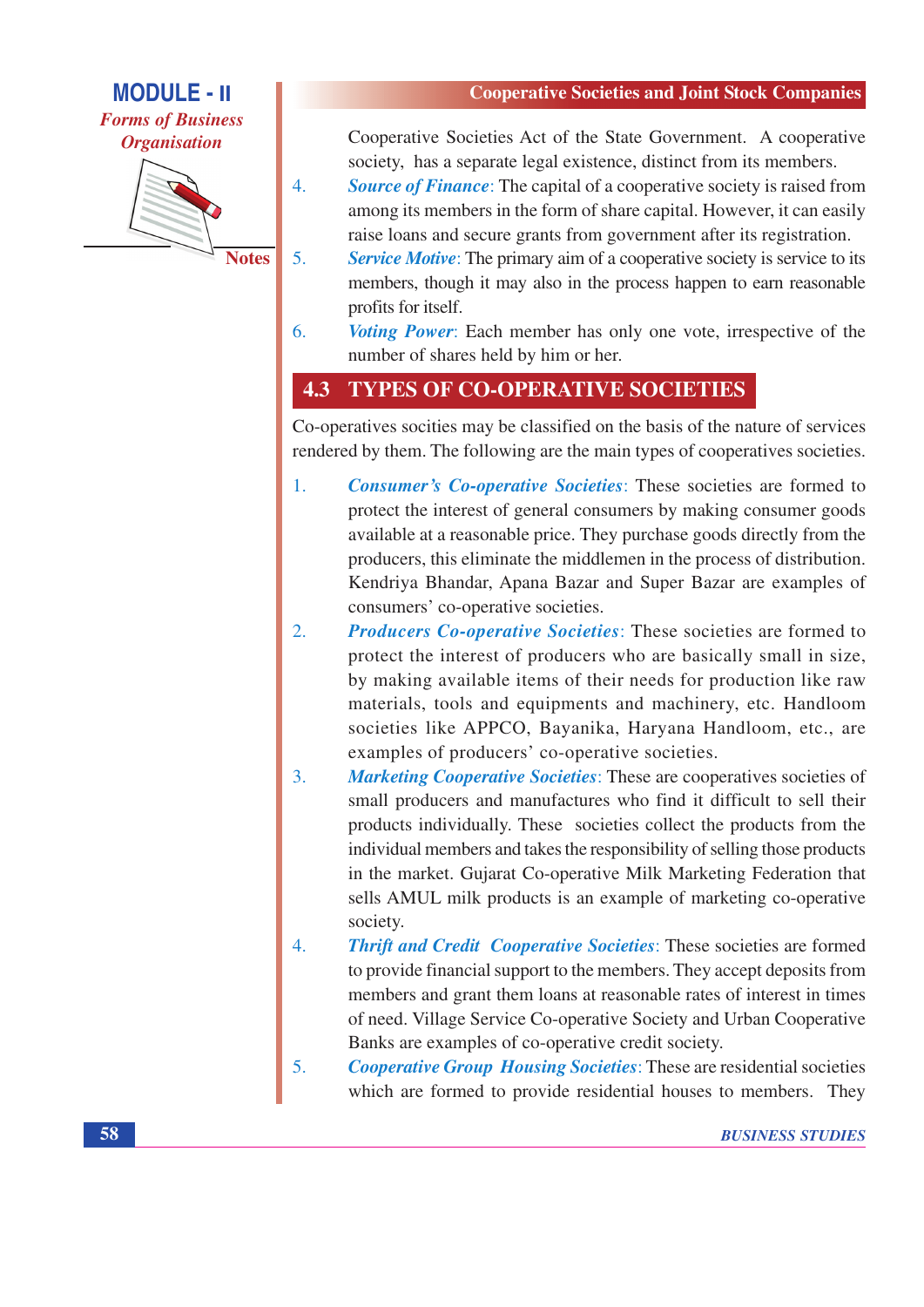purchase land and construct houses or flats and allot the same to members.



## **INTEXT QUESTIONS 4.1**

Fill in the blanks with suitable word( $s$ ) in the following statements:

- A co-operative society is a \_\_\_\_\_\_\_\_\_ association of individuals who  $\mathbf{i}$ . come together to achieve common objectives.
- The motive of cooperative society is to provide \_\_\_\_\_\_\_\_\_ to the  $ii$ members.
- iii. A cooperative society have separate from the members.
- $iv_{i}$ A co-operative society works on the principle of self-help as well as
- Consumers' co-operative societies help to eliminate \_\_\_\_\_\_\_\_\_ in the  $V<sub>r</sub>$ process of distribution goods.
- Apna Bazar and Kendriya Bhandar are example of co-operative vi. societies.

#### 4.4 **ADVANTAGES OF CO-OPERATIVE SOCIETY**

A Co-operative form of business organization has the following advantages:

- Voluntary Organization: It is a voluntary organization that can flourish  $\mathbf{1}$ . under both the capitalist and socialist economic systems.
- **Democratic Control:** A Co-operative Society is controlled in a  $2.$ democratic manner. The management is democratic, based on the one man, one vote concept.
- $\overline{3}$ . **Open Membership:** Those persons who have common interest can form a co-operative society. Any competent person can become a member at any time he/she likes and can leave the society at will.
- $\overline{4}$ . *Elimination of Middlemen's Profit:* Generally the profit of middlemen is eliminated because through cooperatives the members control their own supply of goods, which were purchased by them directly from different manufacturers.
- $5<sub>1</sub>$ **Limited Liability:** The liability of members in case of co-operative society is limited to the extent of capital contributed by them. Unlike sole proprietorship and partnership the properties of members of the co-operative societies are free from any kind of risk because of business liability.
- 6. **Stable Life:** A co-operative society has a fairly stable life and it continues to exist for a long period of time. Its existence is not affected by the death, insolvency, lunacy or resignation of any of its members.

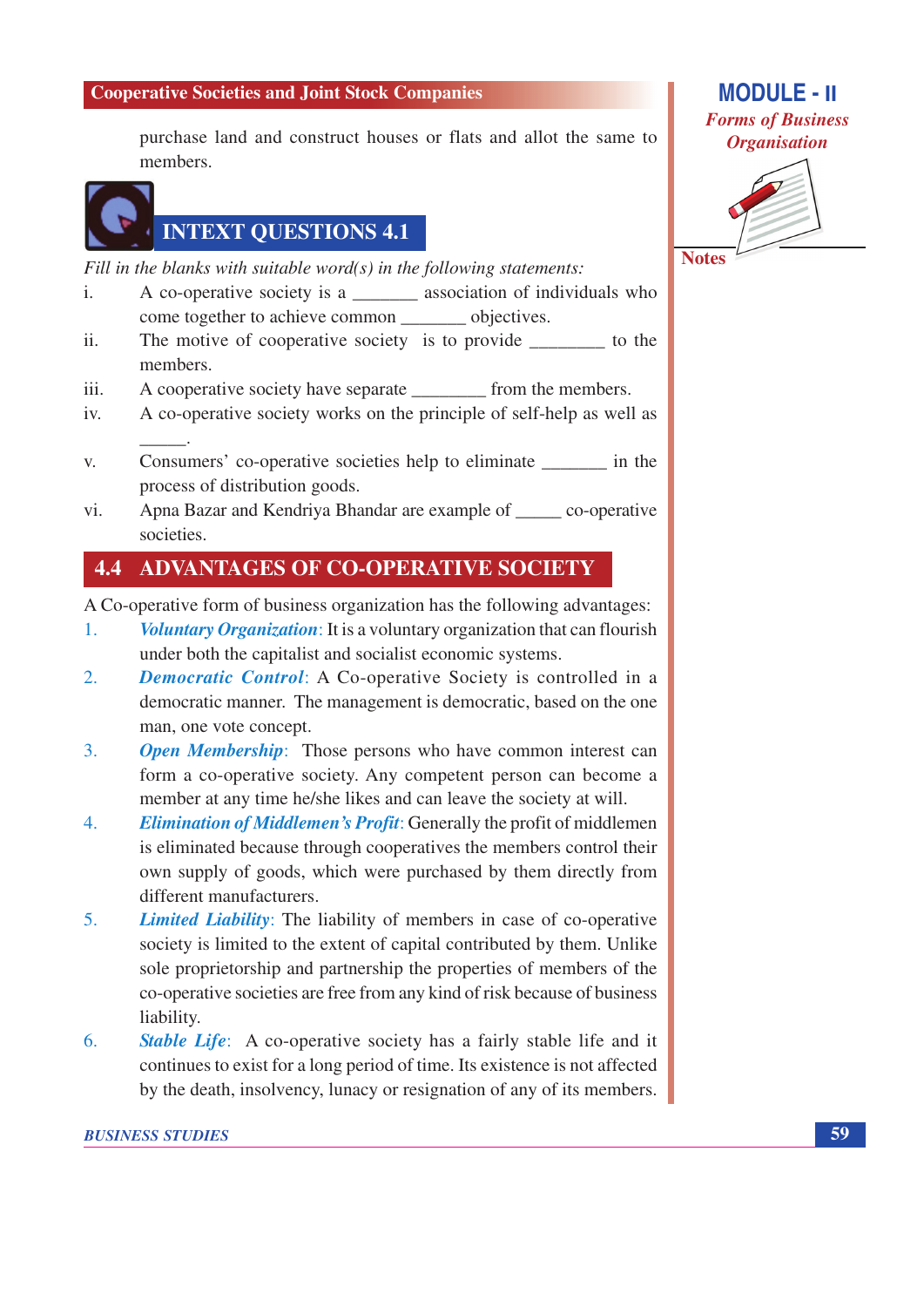**MODULE - II** 

**Forms of Business Organisation** 



**Notes** 

#### **LIMITATIONS OF CO-OPERATIVE SOCIETY** 4.5

Besides the above advantages, the co-operative form of business organization also suffers from various litimitions. Let us know these limitations.

- **Lack of Motive:** The members do not work with full zeal and devotion  $1<sub>1</sub>$ as there is no profit motive.
- $\overline{2}$ . **Limited Capital:** The amount of capital that a cooperative society can raise from its member is very limited because the membership is generally confined to a particular section of the society.
- $\overline{3}$ . **Problems in Management:** The management of a cooperative may not be particularly competent, because a cooperative generally offers only low scales of remuneration to the staff employed.
- $\overline{4}$ . **Lack of Commitment:** The success of a cooperative depends on the loyalty of its members, something that is neither assured nor can be enforced.
- 5 **Lack of Co-operation:** The co-operative societies are established with the objective of mutual co-operation. But it is generally seen that there is a lot of friction between the members because of personality differences, ego clash, etc. The selfish attitude of members may sometimes being an end to the society.



## **INTEXT QUESTIONS 4.2**

Which of the following statements about co-operative societies are true or  $false?$ 

- $\mathbf{i}$ . Any competent person can become a member of a cooperative society, at any time.
- ii. The liability of the members is limited.
- It can exist for a long time due to a legal entity separate from its iii. members.
- The society is managed by one person only. iv.
- The Co-operative Societies are formed to provide service rather than  $V_{\star}$ maximizing profit.
- Co-operative Societies are formed to provide service rather than maximizing vi. profit.
- Professional managers do not prefer to work in co-operative societies vii. because they do not get adequate remuneration.
- The success of a cooperative society depends on the loyalty of its viii. members, something that is neither assured nor can be enforced.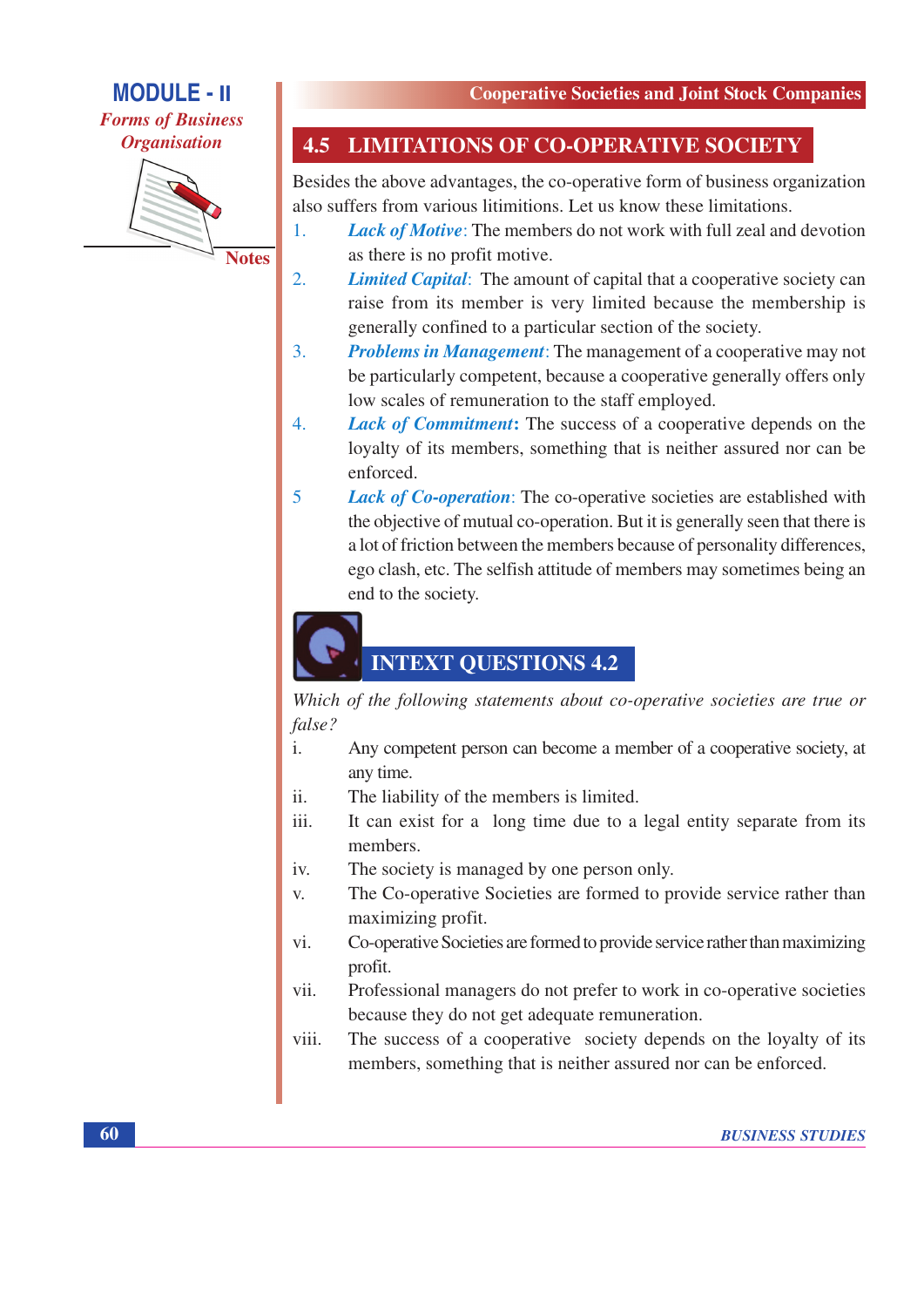#### **MEANING OF JOINT STOCK COMPANY** 4.6

The companies in India are governed by the Indian Companies Act, 1956.

According to the Act 'a company means a company formed and registered under this act'

It is an artificial person created by law, having a separate legal entity, with perpetual succession and a common seal.

The capital of a company is divided into a number of shares of equal value.

**Picture of a Joint Stock Company** 

Members of the company holding one or more shares, are called the company's shareholders

#### 4.7 **CHARACTERISTICS OF A JOINT STOCK COMPANY**

- $1<sub>1</sub>$ **Artificial legal Person:** A company is an artificial person created by law and existing only in contemplation of law. A human being who takes birth, grows, enters into relationships and dies, whereas a joint stock company also takes birth, grows, enters into relationship and dies. However, it is called an artificial person as its birth, existence and death are regulated by law.
- **Separate Legal Entity:** A company has a separate legal entity distinct  $2.$ from its members. It can own property and enter into contracts in its own name. It can sue and be sued in its own name.
- $3<sub>1</sub>$ **Perpetual Succession:** A company enjoys a perpetual succession and its life is not affected by the death, insolvency, lunacy, etc. of its members or directors.
- *Limited Liability*: Liability of the members of a limited company is  $\overline{4}$ . limited to the value of the shares subscribed by them or to the amount of guarantee given by them.
- $5<sub>1</sub>$ **Common Seal:** A company has a common seal because being an artificial person it cannot sign for itself.
- 6. **Transferability of Shares:** The shares of a public limited company are freely transferable. They can be purchased and sold through the Stock Exchange.
- $7<sub>1</sub>$ Separation of Ownership and Management: The number of members of a public company is generally very large so all of them or most of them cannot take part in the day to day management of the company. The company is managed by Board of Directors who are elected by the members, hence the ownership of a company is seprated from its managements.



## **MODULE - II Forms of Business Organisation**

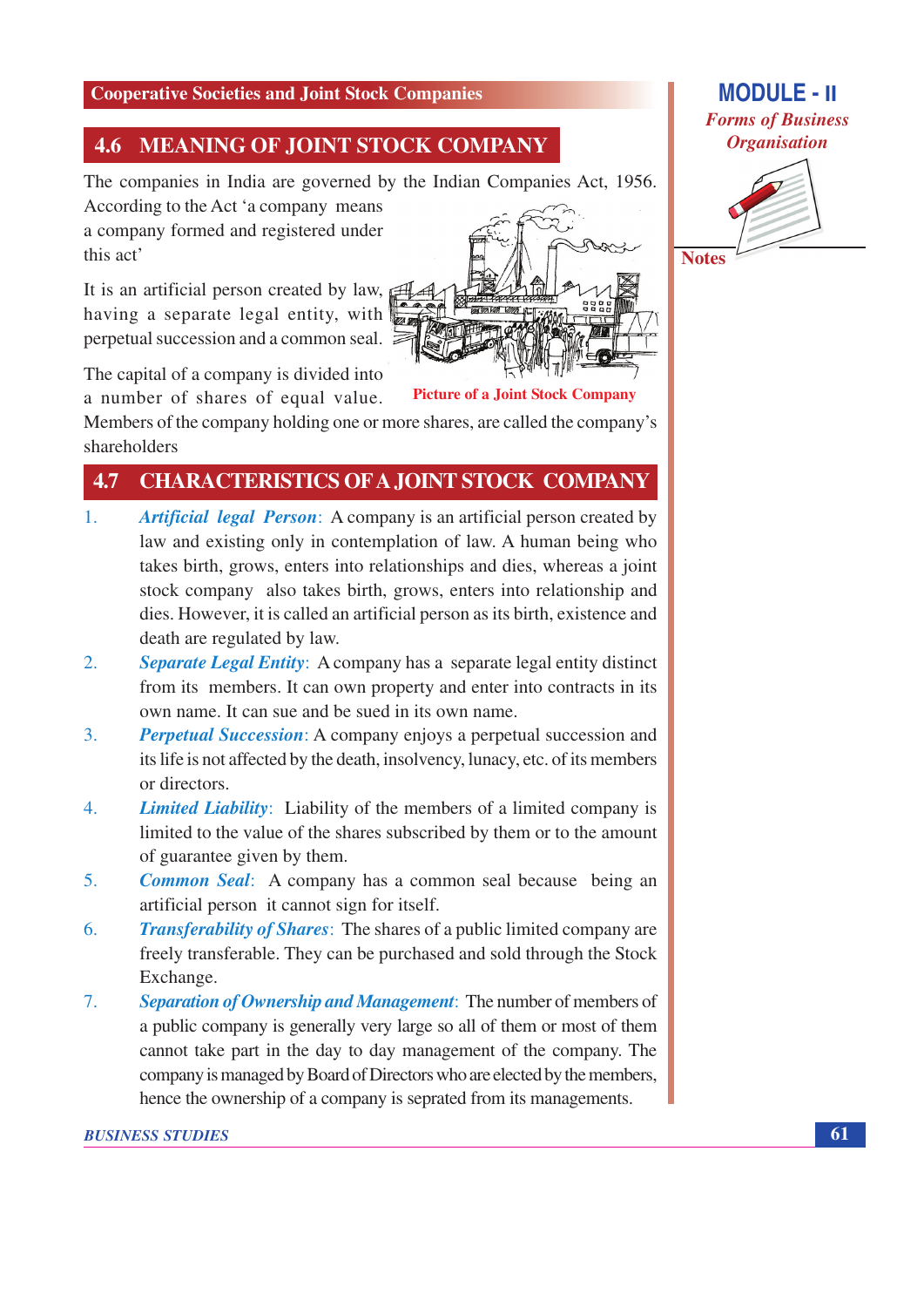**MODULE - II Forms of Business Organisation** 



**Notes** 

 $\mathbf{i}$ .

**INTEXT QUESTIONS 4.3** 

Which of the following statement is True and which is False?

- Legal formality is required to form a Joint Stock Company.
- ii. The shares of a public limited company are freely transferable.
- iii. The shareholders of a Joint Stock Company have unlimited liability.
- $iv$ A Joint Stock Company cannot own property on its own name.

#### **TYPES OF COMPANIES** 4.8

On the basis of ownership companies can be of four different types - Private Limited Company, Public Limited Company and Government Company and Multinational company.

### **Private Company**

According to Indian Companies Act 1956, Private Company means a company which has a minimum paid-up capital of one lakh rupees or such higher paid up capital, as may be prescribed, and by its articles. It has following features:

- Restricts the right of its members to transfer their shares.  $(a)$
- Limits the number of its members to fifty only.  $(b)$
- Prohibits any invitation to the public to subscribe for any shares or  $(c)$ debentures of the company; and
- Prohibits any invitation or acceptance of deposits from persons other  $(d)$ than its members, directors or their relatives.

### **Public Company**

According to Indian Companies Act 1956, Public Company is defined as a company which is not a Private Company. It has following features :

- Its shares can be transferred freely.  $(a)$
- $(b)$ Has a minimum paid up capital of five lakh rupees or such higher paid up capital, as may be prescribed.
- Whose members have limited liability.  $(c)$
- The number of shareholders can be up to the number of issued and  $(d)$ subscribed shares or even more but the minimum number should not be less than seven.

#### 4.9 DIFFERENCE BETWEEN PRIVATE LIMITED AND **PUBLIC LIMITED COMPANIES**

1. In the case of a private company minimum number of persons required to form a company is two, while it is seven in the case of a public company.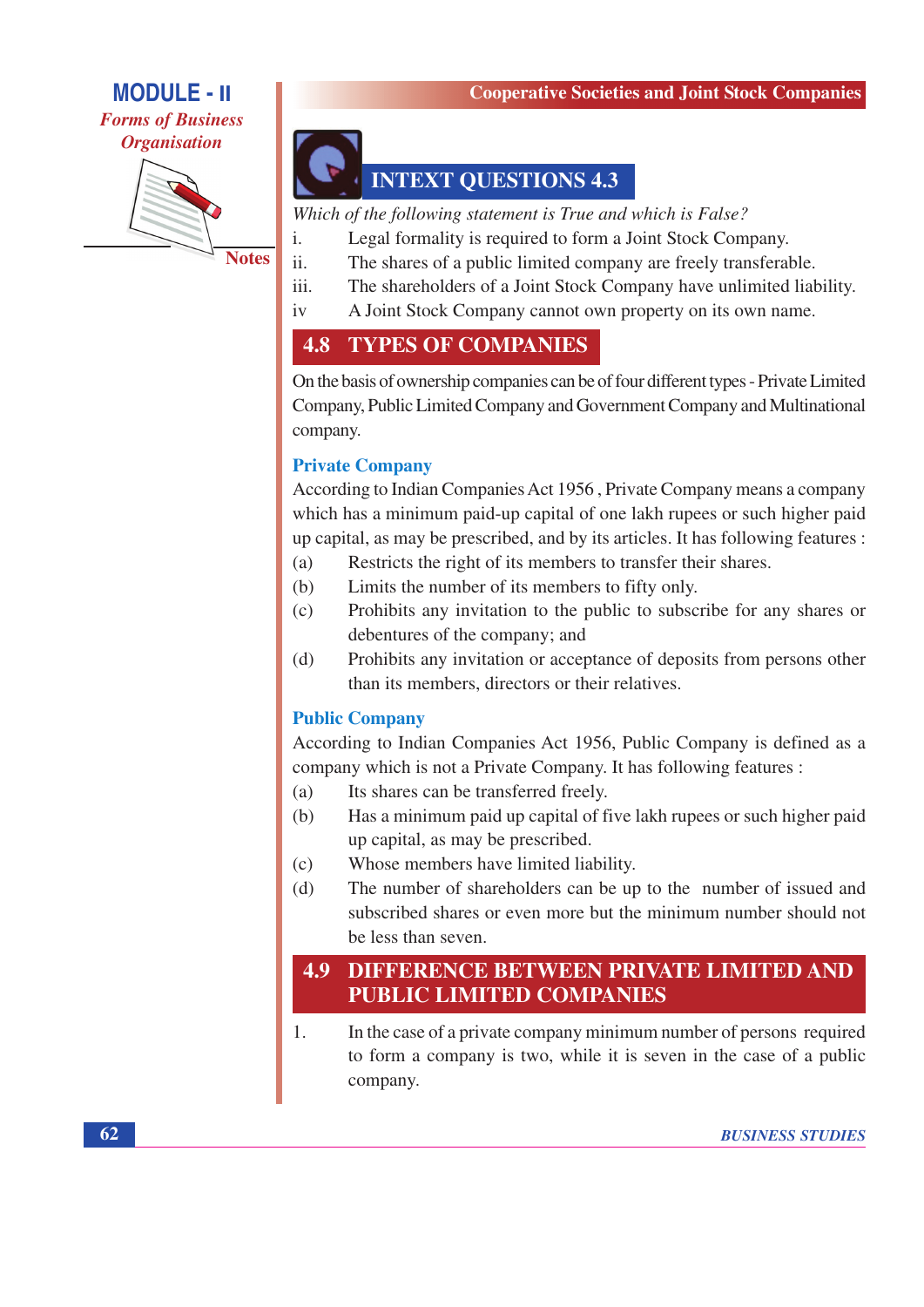- $\overline{2}$ . A private company has to have a minimum paid up capital of Rs. 1 lakh, whereas a public company has to have a minimum paid up capital of Rs. 5 lakh.
- $\overline{3}$ . In case of a private company the maximum number of members must not exceed fifty whereas there is no such restriction on the maximum number of members in case of a public company.
- In private company the right to transfer shares is restricted, whereas in  $\overline{4}$ . case of public company the shares are freely transferable.
- $5<sub>1</sub>$ A private company cannot issue a prospectus, while a public company may invite the general public to subscribe for its Shares or Debentures.
- A private company must have at least two Directors, whereas a public 6. company must have at least three Directors.
- A private company can commence business immediately after receiving 7. the certificate of incorporation, while a public company can commence business only when it receives a certificate to commence business from the Registrar of Companies.
- 8. A private company need not hold a statutory meeting but a pubic company must hold a statutory meeting and file a statutory report with the Registrar.
- 9. Two members personally present form the quorum in a private company but in a public company this number is five members.

## **INTEXT QUESTIONS 4.4**

Fill in the blanks with suitable word( $s$ ) in the following statements:

- There should be at least members in a Private 1. Limited Company.
- $\overline{2}$ . Freely transfer of shares from one member to another is not possible in case of Limited Company.
- Hindustan Machine Tools is Company. 3.
- $\overline{4}$ . Minimum amount of capital required to start a private limited company  $is Rs$

## **4.10 ADVANTAGES OF JOINT STOCK COMPANIES**

There are many advantages which the company form of business organization enjoys over other form of business organizations some of them are as follows:

- *Limited Liability:* Shareholders of a company are liable only to the  $1<sub>1</sub>$ extent of the face value of shares held by them.
- **Large Financial Resources:** Company form of ownership enables the  $2.$ collection of huge financial resources. The capital of a company is





63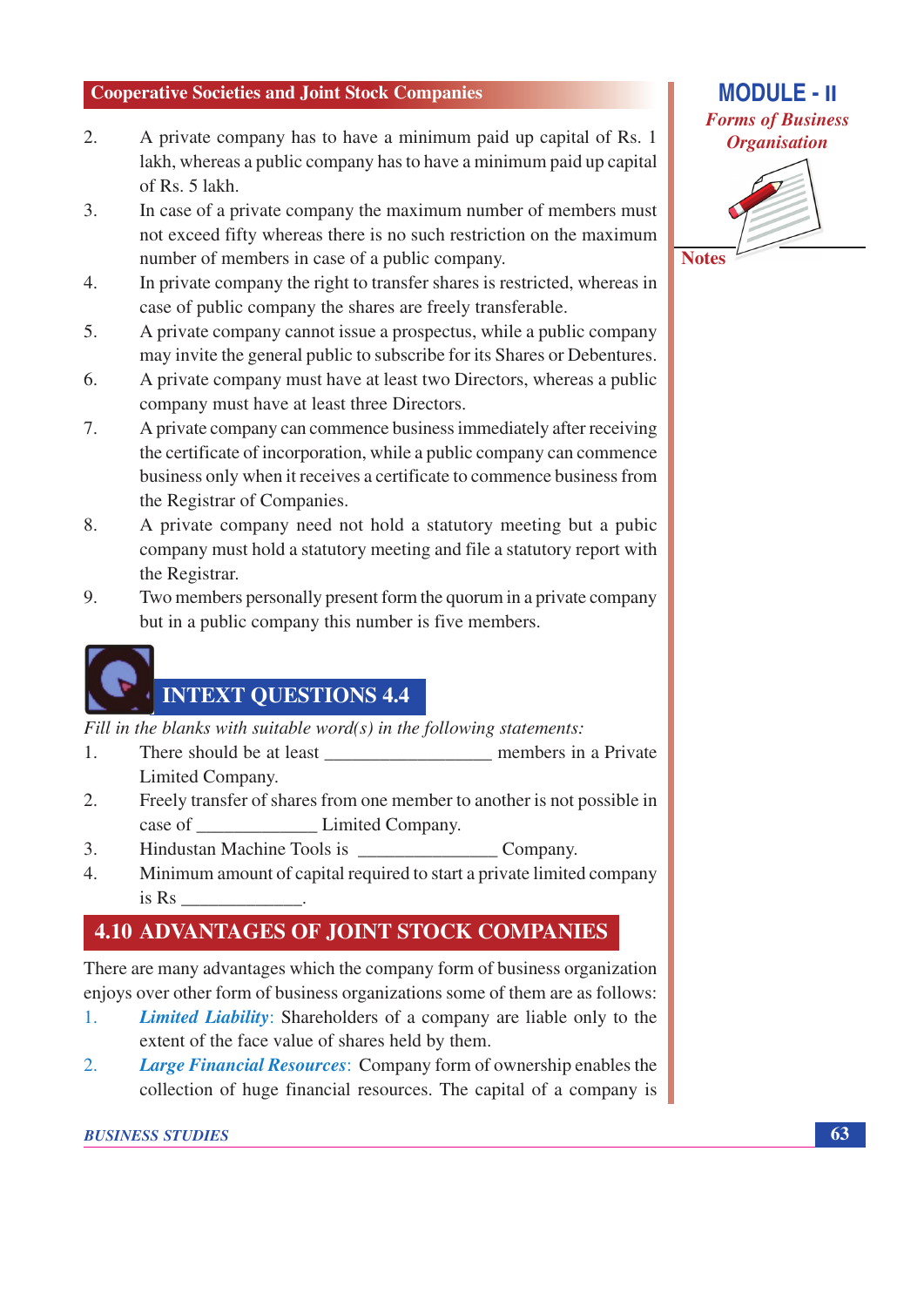**MODULE - II Forms of Business Organisation** 



**Notes** 

 $\overline{3}$ .

 $\overline{4}$ .

divided into shares of small denominations so that people with small means can also buy the shares of a company.

- **Continuity:** A company enjoys uninterrupted business life. As a body corporate, it will continue to exist even if all of its members die or desert it.
- **Transferability of Shares:** The shares of a pubic limited company can be freely transferred by the members without the consent of other members.
- $5<sub>1</sub>$ **Diffused Risk:** The risk of loss in a company is spread over a large number of members.
- 6. **Social Benefits:** The company organization helps to mobilize savings of the community and invest them in industry.

## **4.11 LIMITATIONS OF JOINT STOCK COMPANIES**

- **Difficulty of Formation:** It is a very difficult and expensive to form 1. a company. A number of documents have to be prepared and filed with the Registrar of companies.
- 2. *Excessive Government Control*: A company is subject to elaborate statutory regulations in its day-to-day operations. Periodical reports. Audit and Publications of accounts is obligatory.
- **Oligarchic Management:** The management of a company is supposed  $\overline{3}$ . to be democratic but in practice company becomes an Oligarchy (rule by few).
- $\overline{4}$ . **Delay in Decision:** Too many levels of management create problems in taking decisions. A lot of time is wasted in calling and holding meetings and in passing resolutions.
- $5<sub>1</sub>$ **Lack of Secrecy:** Under the Companies Act, 1956 a company is required to disclose to the public a variety of information on its working. This results in lack of secrecy.

## **4.12 SUITABILITY OF JOINT STOCK COMPANY**

The company form of organization is suitable for large business concerns. It has made it possible to accumulate large amounts of capital required for large scale operations. Machine manufacturing, information technology, iron and steel, aluminum, fertilizers, and pharmaceutical etc., are generally organized in the form of Joint Stock Company.

## **4.13 GOVERNMENT COMPANY**

A Government Company has been defined by the Indian Companies Act 1956 as one of which not less than 51 per cent of the paid-up share capital is held by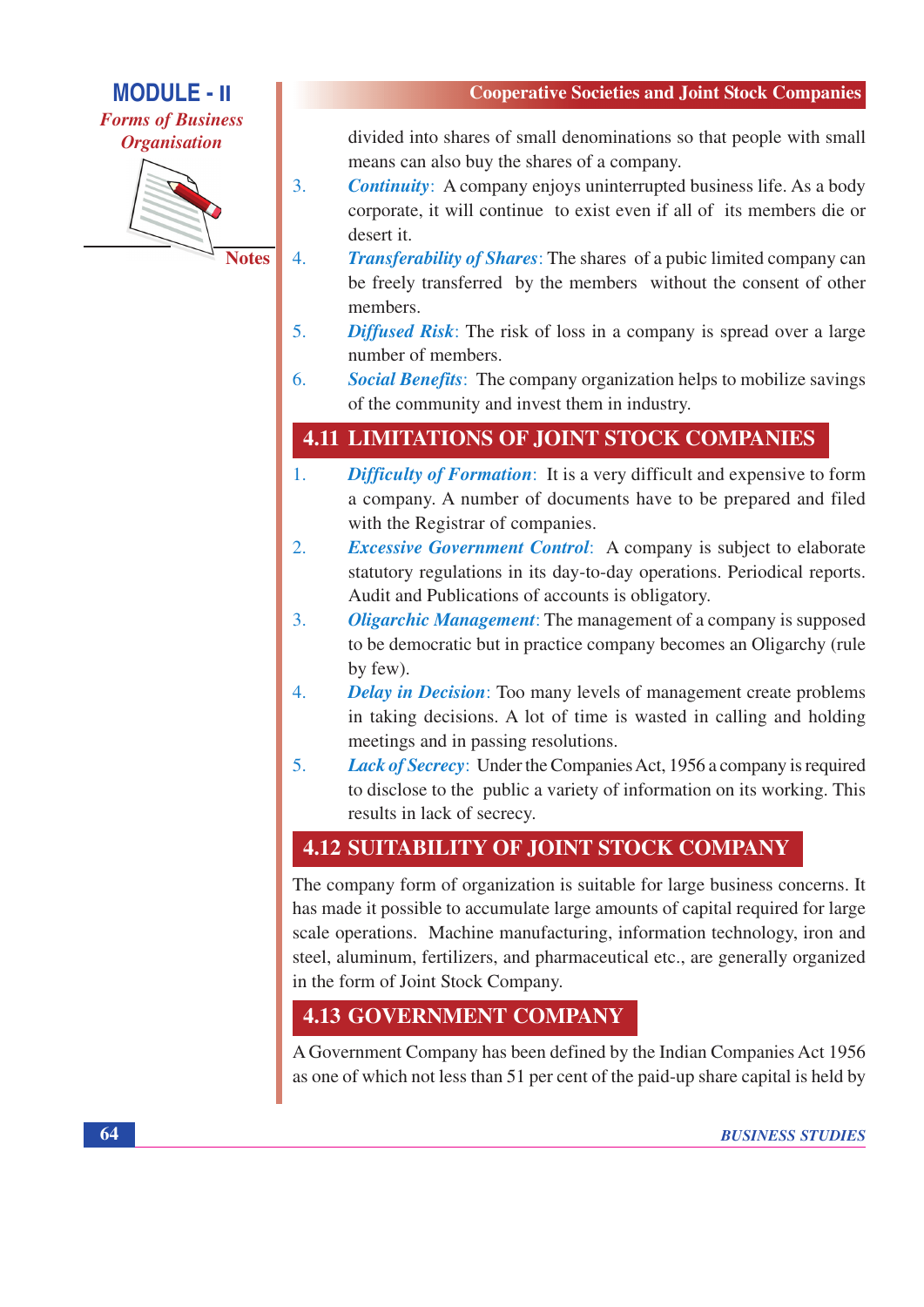the Government (Union or State) and includes subsidiaries of such companies. The audit of Government companies is done at the instance of the Comptroller

and Auditor General of India (CAGI) and the reports presented before the Parliament.

Instances of prominent Government companies in India would include Hindustan Machine Tools (HMT), Coal India, SAIL, NTPC, MTNL, ONGC etc.

Other particular characteristic of a Government company may be listed as follows:



**A Government Company** 

- 1. It has a separate legal existence.
- $\mathcal{L}$ Either the whole or at least 51 per cent of the total paid up share capital is held by the Government.
- $\overline{3}$ . All the Directors or a majority of them are appointed by the company.
- Its employees are not civil servants.  $\overline{4}$



Fill in the blanks with suitable word( $s$ ) in the following statements:

- The liability of members of a joint stock company is limited to the  $\mathbf{i}$ . extent of the
- A joint stock company form of business organization is managed by  $ii.$
- iii. The cost of formation of a company is very
- $iv.$ Indian Oil Corporation and ONGC are the example of
- The risk of loss in a company is spread over a large number of  $\mathbf{V}$

### **4.14 MEANING OF MULTINATIONAL COMPANIES**

It is a company which carries on business not only in the country of its incorporation but also in one or more other countries. Such a company may produce goods or arrange services in one or more countries and sell these in the same or other countries. You might have heard about many Multinational Companies (MNCs) running business in



**BUSINESS STUDIES** 

## **MODULE - II Forms of Business Organisation**

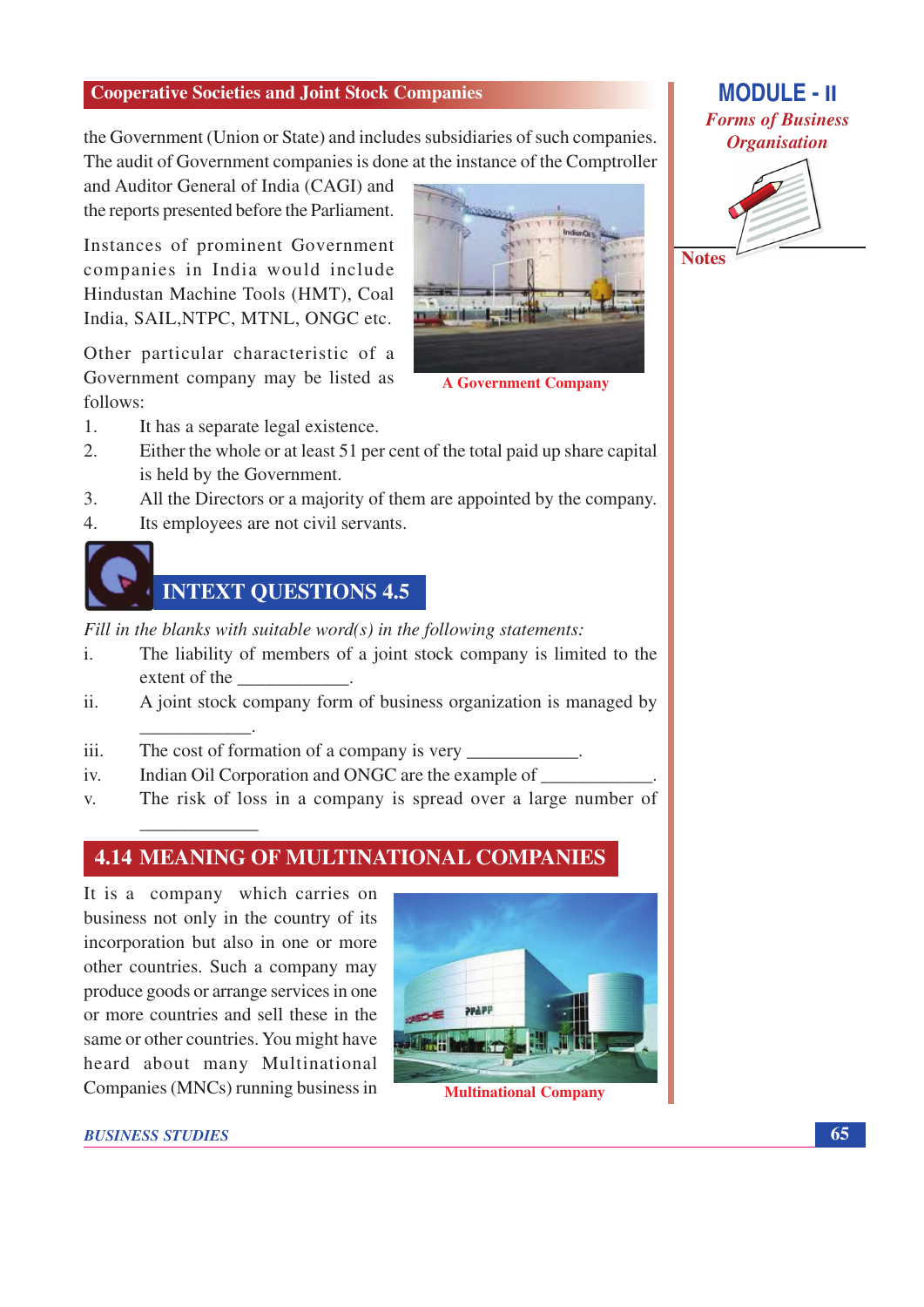**MODULE - II Forms of Business** 

**Organisation** 



**Notes** 

India, like Philips, LG, Hyundai, General Motors, Coca Cola, Nestle, Sony, McDonald's City Bank, Pepsi Foods, Cadbury, etc.

The Multinational Companies enjoy several advantages by way of huge earnings due to large-scale production and distribution activities across national borders.

## **4.15 ADVANTAGES OF MULTINATIONAL COMPANIES**

- $(i)$ **Investment of Foreign Capital:** Direct investment of capital by Multinational Companies helps under-developed countries to speed up their economic development.
- **Generation of Employment:** Expansion of industrial and trading  $(ii)$ activities by Multinational Companies leads to creation of employment opportunities and raising the standard of living in host countries.
- $(iii)$ **Use of Advanced Technology: With substantial resources Multinational** Companies undertake Research and Development activities which contribute to improved methods and processes of production and thus, increase the quality of products. Gradually, other countries also acquire these technologies.
- Growth of Ancillary Units: Suppliers of materials and services and  $(iv)$ ancillary industries often grow in host countries as a result of the operation of Multinational Companies.
- **Increase in Exports and Inflow of Foreign Exchange: Goods**  $(v)$ produced in the host countries are sometimes exported by Multinational Companies. Foreign exchange thus earned contributes to the foreign exchange reserves of host countries.
- $(vi)$ **Healthy Competition:** Efficient production of quality goods by Multinational Companies prompt the domestic producers to improve their performance in order to survive in the market.

### **4.16 LIMITATIONS OF MULTINATIONAL COMPANIES**

The advantages discussed above are no doubt beneficial to host countries. But there are several limitations of Multinational Companies, which we should take note of:

- i. Least concern for priorities of host countries: Multinational Companies generally invest capital in the most profitable industries and do not take into account the priorities of developing basic industries and services in backward regions of the host country.
- Adverse effect on domestic enterprises: Due to large-scale operation ii. and technological skills, Multinational Companies are often able to dominate the markets in host countries and tend to acquire monopoly power. Thus, many local enterprises are compelled to close down.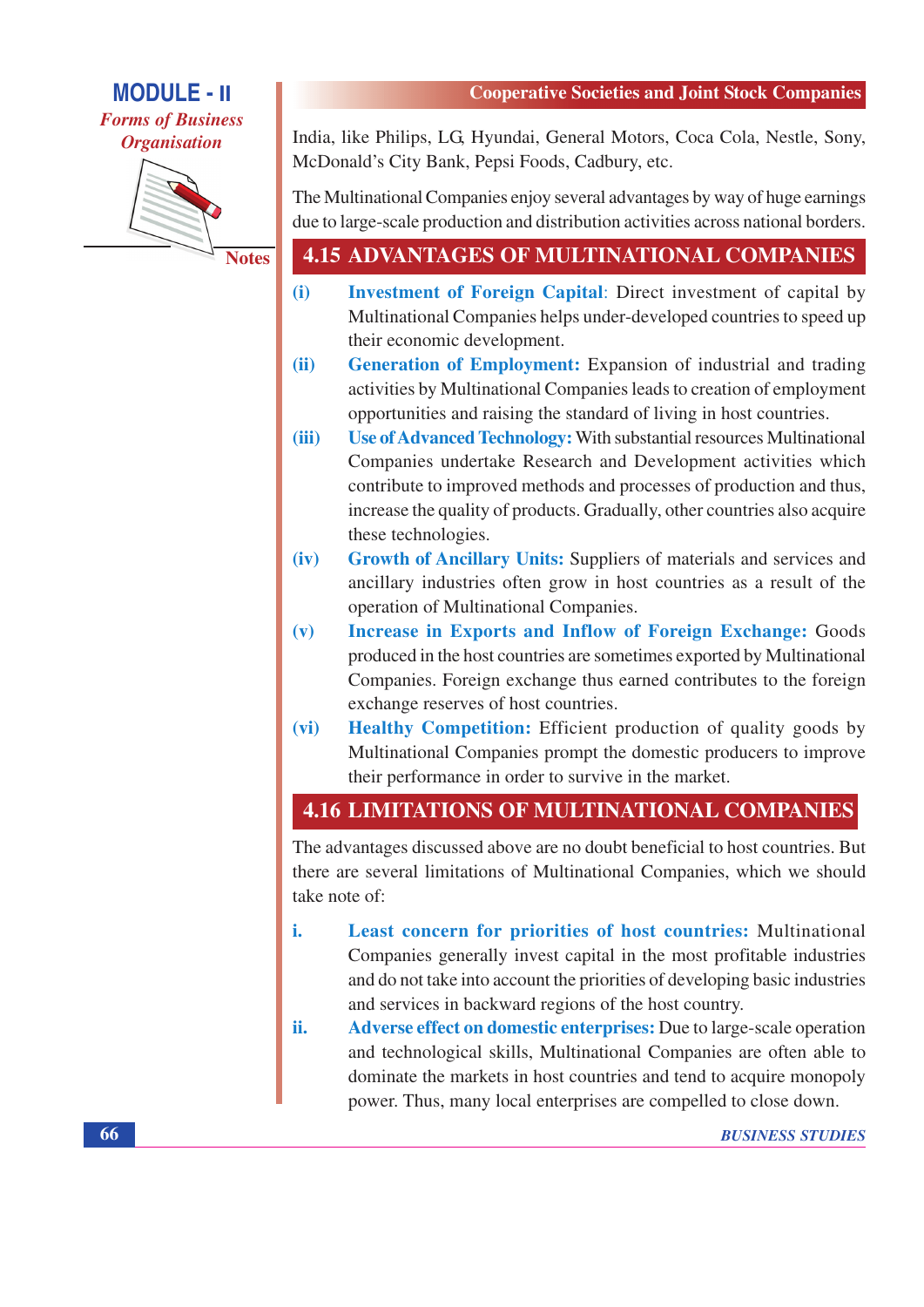iii. Change in tradition: Consumer goods, which are introduced by Multinational Companies in the host countries, do not generally conform to the local cultural norms. Thus, consumption habits of people as regards food and dress tend to change away from their own cultural heritage.

## **INTEXT QUESTIONS 4.6**

- Given below are some statements about Multinational Company. State  $\mathbf{I}$ . which of them are true and which are false: Multinational Companies slow down the economic development  $(i)$ of the under developed countries.  $(ii)$ Multinational Companies help to earn foreign exchange for the host countries. Domestic producers improve their performance because of  $(iii)$ **Multinational Companies.** 
	- Generally Multinational Companies invest money in profitable  $(iv)$ industries.
	- $(v)$ Multinational Companies never dominate the markets of the host countries.

#### $\Pi$ . **Multiple Choice Ouestions**

- Cooperative societies do not have the following characteristics  $\mathbf{i}$ . (a) Open Membership (b) Separate legal entity (c) Profit Motive (d) Voting Power Which of the following is not an example of consumer ii. cooperative society? (a) Apna Bazar (b) Kendriya Bhandar, (c) Super Bazar (d) Narain Group Housing Society. iii. Liability of the members of a cooperative society is (a) Limited (b) Unlimited  $(c)$  Joint (d) Joint  $&$  Several. The success of a cooperative society depends on iv. (a) Loyalty of its members (b) Central Government (c) State Government (d) Local Self Government
- In a Private Limited Company, capital is contributed by: V. (a) Central Government (b) Public and Government only
	-
	- (c) Its own members only (d) Issue of shares to Public only.

**BUSINESS STUDIES** 

## **MODULE - II Forms of Business Organisation**



67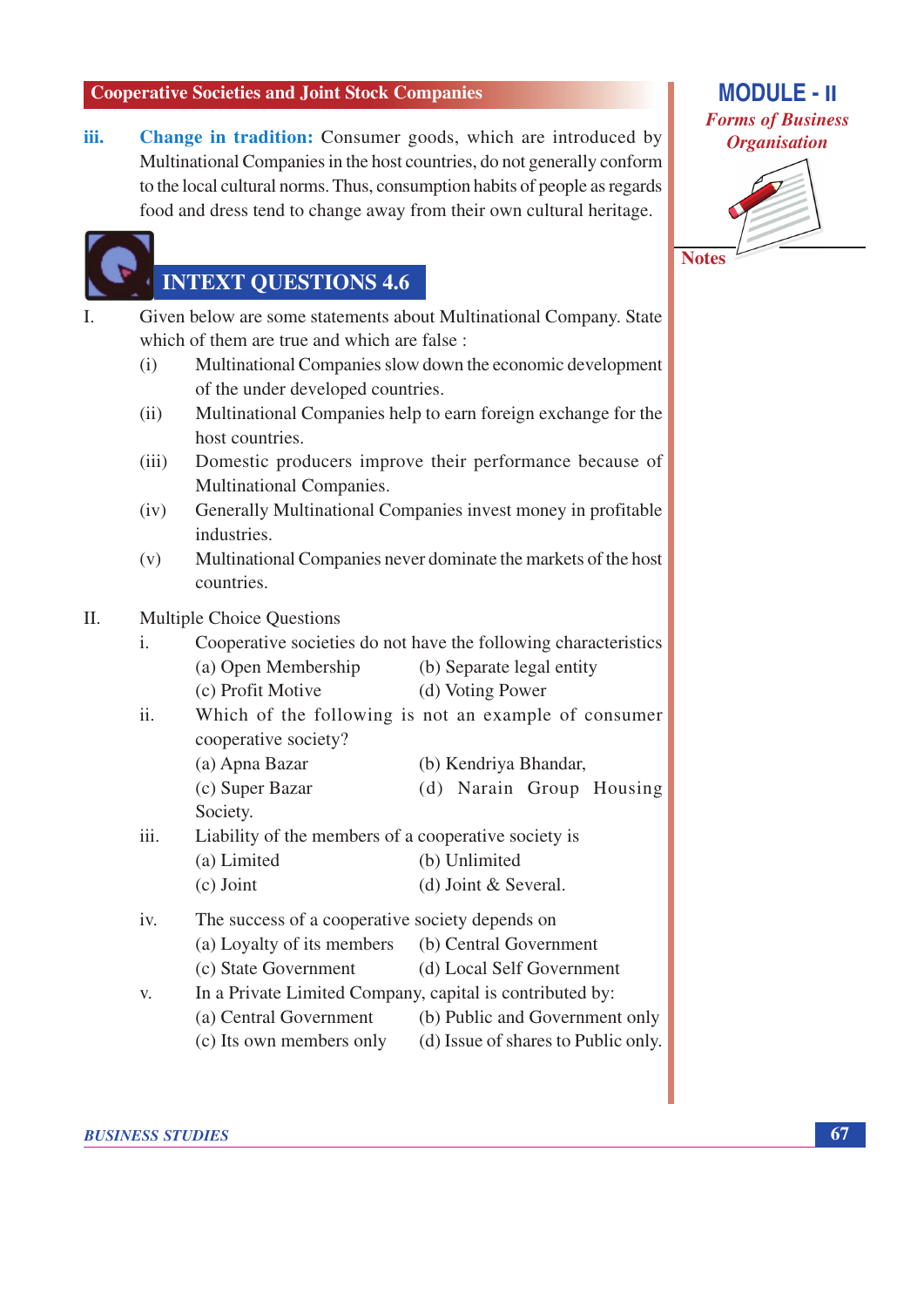### **MODULE - II Forms of Business Organisation**



**Notes** 



## **WHAT YOU HAVE LEARNT**

 $\overline{A}$  Cooperative Society is a voluntary association of individuals having common needs who join hands for the achievement of common economic interest of the poorer sections of society through mutual help. Characteristics of a Cooperative societies :

- **Voluntary Association** 1.
- $\overline{2}$ . Open Membership
- $\mathcal{E}$ **Separate Legal Entity**
- $\overline{4}$ Source of Finance
- $5<sub>1</sub>$ **Service Motive**
- 6. Voting Power:
- A cooperative society can be formed under the Indian Cooperative Societies Act, 1912, with a minimum of ten members. For registration, an application along with bye laws of the society has to be submitted to the Registrar of co-operative societies.
- **Types of Cooperatives Societies : Consumer's Co-operative Societies,** Producers Co-operative Societies, Marketing Cooperatives Societies, Thrift and Credit Societies, Cooperative Group Housing Societies.
- **Advantages of Co-operative Societies : Voluntary Organization,** Democratic Control, Open Membership, Elimination of Middlemen's Profit, Limited Liability, Stable Life.
- Limitations of Co-operative Societies : Lack of Motive, Limited  $\bullet$ Capital, Problems in Management, Lack of Commitment, Lack of Cooperation.
- A Joint stock company is an artificial person created by law, having separate legal entity, with perpetual succession and a common seal. The companies are governed by the Indian Companies Act, 1956.
- **Characteristics of Joint Stock Company: Artificial legal person.** Separate legal entity, Perpetual Succession, Limited Liability of members, Common Seal, Transferability of Shares, Seperation of Ownership and Management.
- Types of Companies: Private limited Companies, Public Limited Companies, Government Companies, Multinational Companies.
- **Advantages of Joint Stock Company: Limited Liability, Large** Financial Resources, Continuity, Transferability of Shares, Diffused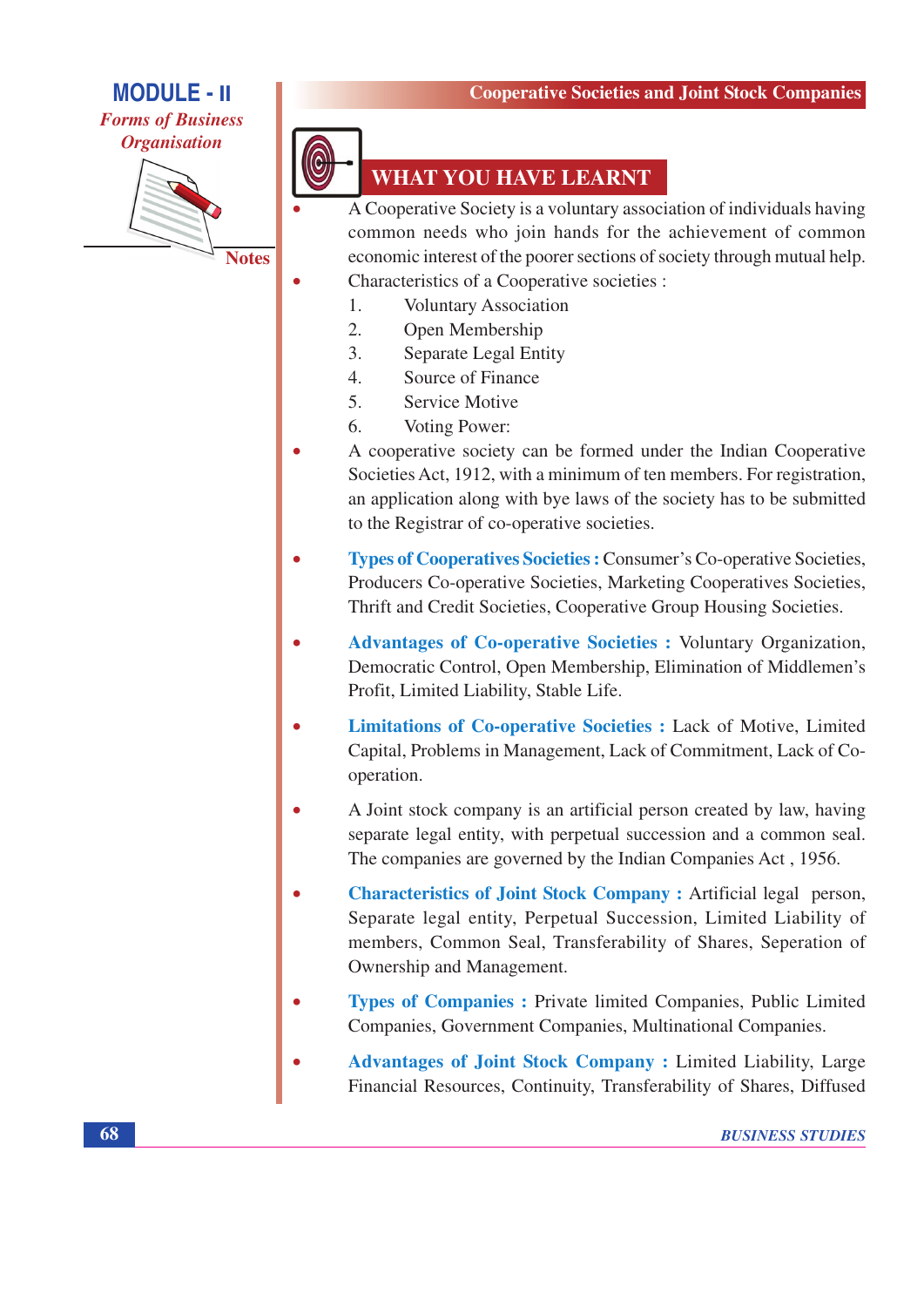Risk. Social Benefits.

- Limitations of Joint Stock Companies : Difficulty of Formation, Excessive Government Control, Oligarchic Management, Delay in Decision, Lack of Secrecy.
- Government Company: A company in which at least 51 percent shares are held by Central or State Government(s).
- **Multinational Company:** It is a company which carries on business not only in the country of its incorporation but also in one or more other countries



## **TERMINAL EXERCISE**

- 1. What is the meaning of cooperative society?
- $\overline{2}$ . What are the activities undertaken by a Consumer's Co-operative Society?
- $\overline{3}$ . Give two examples each of consumer's cooperative societies and producers cooperative societies.
- What is meant by Thrift and Credit Society?  $\overline{4}$ .
- $5<sub>1</sub>$ What are the causes of conflict and lack of motivation among members of a cooperative society.?
- Give the difference between ' Producers co-operative society' and 6. 'Marketing cooperative society'.
- What is meant by Joint Stock Company.? 7.
- State the advantages of Joint Stock Company. 8.
- 9. State the meaning of Multinational Company
- $10<sup>1</sup>$ Describe any four characteristics of Joint Stock Company.
- What are the features of Private Limited Company? How does it differ  $11.$ from Public Limited Company. ?
- 12. Distinguish Between Private Limited and Public Limited Company.
- $13$ Enumerate the advantages of Joint Stock Company.
- State the limitations of Joint Stock Company.  $14.$
- $15.$ Give five examples of Multinational Companies.

## **ANSWER TO INTEXT QUESTIONS**

| 4.1 | (i) Voluntary, Economic<br>(iv) mutual help |           | (ii) Services<br>(v) middlemen | (iii) Legal entity<br>(vi) Consumer |
|-----|---------------------------------------------|-----------|--------------------------------|-------------------------------------|
| 4.2 | $(i)$ true                                  | (ii) true | $(iii)$ true                   | $(iv)$ false                        |
|     | $(v)$ true                                  | (vi) true | (vii) true                     | (viii) true                         |

**BUSINESS STUDIES** 

## **MODULE - II Forms of Business Organisation**



**Notes** 

69